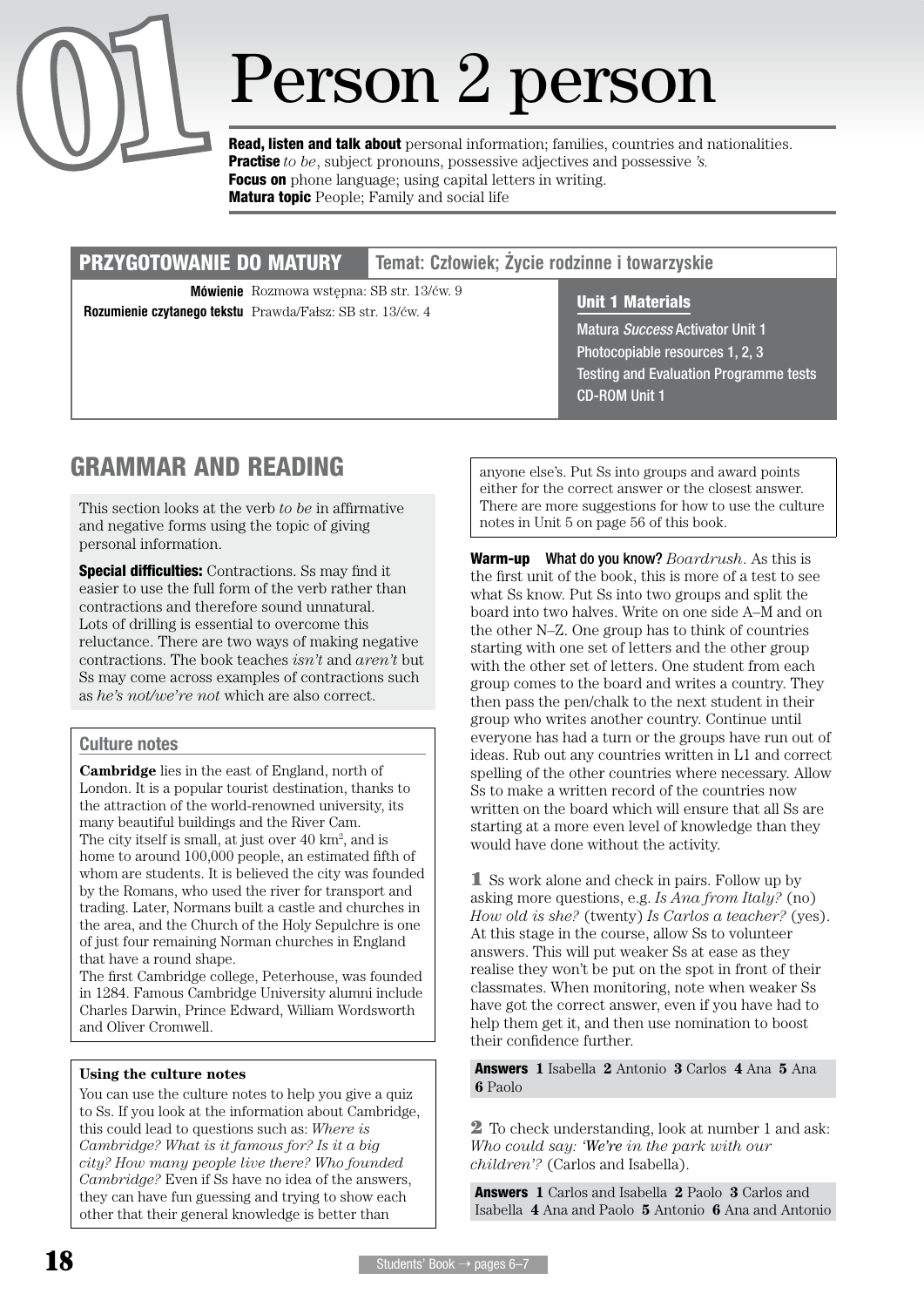

3 Follow up the activity by putting Ss into pairs and getting them to make true sentences about themselves using *am/is/are* or *am not/isn't/aren't*.

#### Answers **1** is **2** are **3** isn't **4** aren't

4 When getting feedback, ask extra questions, e.g. question 2: *Paolo isn't from Lyon. He's from Rome. What is his family like?* (It's big.) *What is his house in Rome like?* (It's big.).

Answers **1** are; am; is **2** isn't; is **3** aren't; are **4** is; is **5** am not; am

5 Go through the examples with Ss. Check they understand that they need to correct any incorrect information in the sentences they hear. You may want to provide some additional practice by saying sentences of your own for students to check/correct, before you play the recording, e.g. *I'm a doctor.* (No, you're not/you aren't a doctor. You're a teacher.) *You are students.* (Yes, we're students.).

#### Tapescript CD1 Track 3

- 1 Paris is in France.
- 2 The Williams sisters are English.
- 3 The Vatican is in Rome.
- 4 Barack Obama and George Bush are from Mexico.

- 5 Pizza is from France.
- 6 The Eiffel Tower is in London.
- 7 New York and Chicago are in the United States of America.

#### Answers

- **3** Yes, the Vatican is in Rome.
- **4** No, Barack Obama and George Bush aren't from Mexico. They're from the United States (of America).
- **5** No, pizza isn't from France. It's from Italy.
- **6** No, the Eiffel Tower isn't in London. It's in Paris.
- **7** Yes, New York and Chicago are in the United States (of America).

#### Work it out

6 Some Ss may know these already while others may not. Look at text A with the whole class. Elicit examples of subject pronouns and related possessive adjectives and write them on the board, e.g. *I'm Ana. I'm twenty years old and I'm from Lyon in France. This is a photo of my family.* Ss now work in pairs to go through the rest of text A and text B. When Ss have finished, elicit all the examples they found and then look at the table with them.

Answers **1** My **2** His **3** Our **4** Their

7 Look at number 1 with the class and elicit the matching subject pronoun (*she*). Elicit the possessive adjectives needed (*my*; *Her*) and tell Ss to do the same with the other sentences.

Answers **1** my; Her **2** Their **3** His **4** Our **5** your

8 Ask Ss what the apostrophe is for (it shows where letters have been removed to make a contraction). Look at number 1 and ask what the missing letter is (*Her dad is*).

#### Tapescript CD1 Track 4

- 1 Her dad's Italian.
- 2 They aren't students.
- 3 His doctor's in London.
- 4 Her teacher's from Cambridge.
- 5 We're students.

#### Answers

- **1 a** Her dad's Italian. ✓
- **b** Their dad's Italian.
- **2 a** They're students.
	- **b** They aren't students. ✓
- **3 a** His doctor's in London. ✓
- **b** He's a doctor in London.
- **4 a** Her teacher's from Cambridge. ✓
- **b** His teacher's from Cambridge.
- **5 a** We're students. ✓
- **b** We aren't students.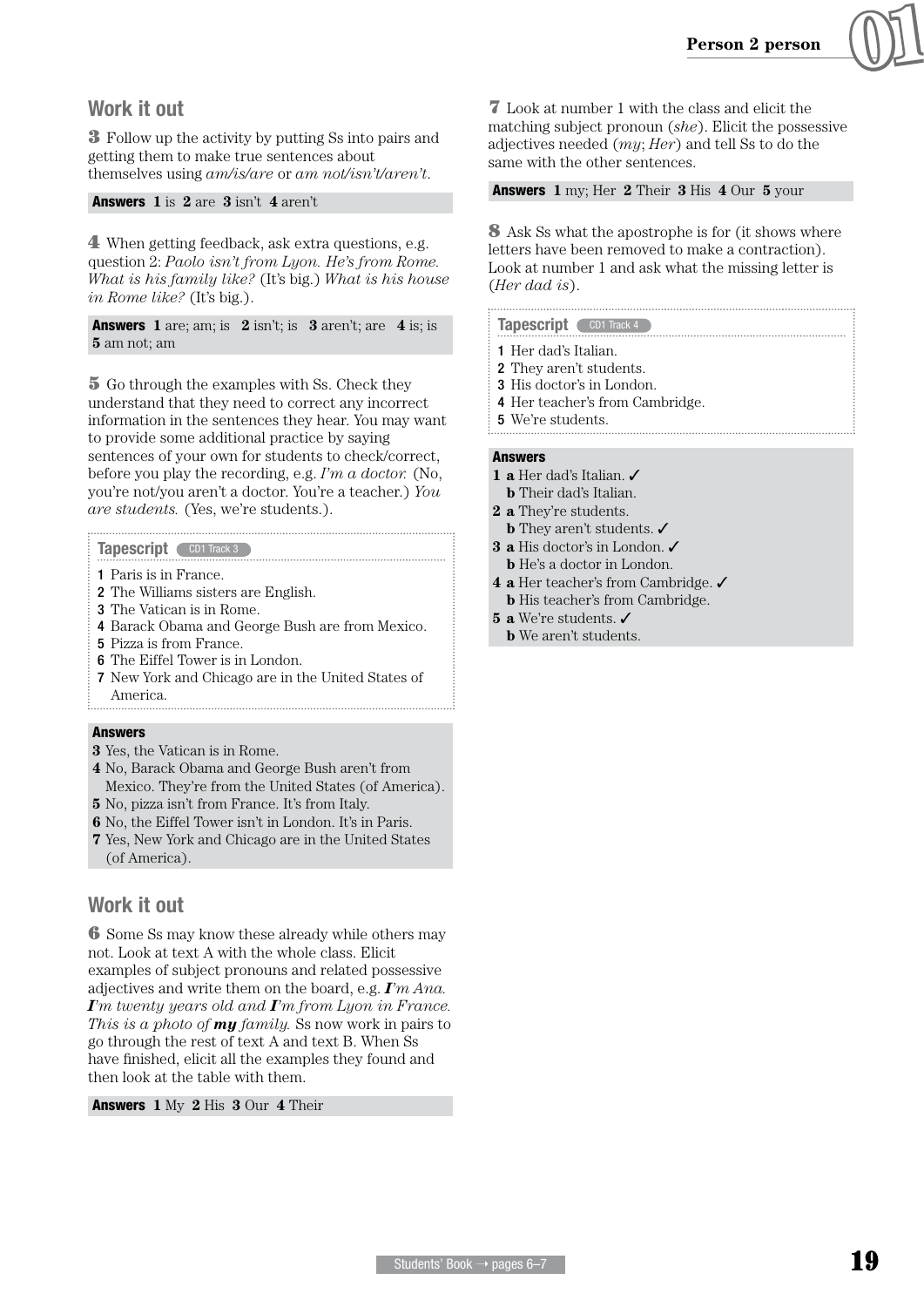## GRAMMAR AND SPEAKING

This section looks at the verb *to be* in question forms.

**Special difficulties:** Word order in questions often causes problems for Ss even at quite high levels. Make a point of emphasising the word order differences at the presentation stage and correct or elicit self-correction whenever necessary.

Warm-up Review of possessive adjectives. *Find the similarities and differences.* Put Ss into pairs. Tell them to try to find five things that they have in common using the structures: *I am … (I am a boy. I am sixteen.)* and *My … is/are (My mum is a teacher. My bag is black.)*. Allow two minutes for Ss to try to find similarities, it doesn't matter if they can't think of five. Now join the pairs up into groups of four. Ss now have to repeat the process but this time using *We are* … or *Our … is/are*. Finally, elicit differences found in open class, e.g. *I am fifteen. He is sixteen. Our mothers are teachers. Their mothers work in a bank.*

1 Tell Ss to work in pairs and set a strict deadline so they know how long to discuss the answers for. When eliciting feedback there are various choices you can make when deciding who to ask:

- Avoid asking weaker Ss so that they won't feel stressed if they don't know the answer. However, if you know that weaker Ss have the correct answer (from monitoring) or they volunteer an answer, always ask them to boost their confidence.
- Nominate the best Ss to acknowledge that you know they are good and to enable other Ss to learn from their peers.
- • Occasionally, if there are Ss who are not concentrating, you can nominate them to show that you are aware that they haven't been on task and to encourage them to concentrate harder in the future.

Answers **1** Tony and Gaby Sanchez meeting the host family. **2** The girls are from Acapulco, Mexico. **3** They're in the UK.

**2 Matura** Encourage Ss to make predictions, then play the CD to check. Note that the dialogues appear in Exercise 3.

#### Answers **1** T **2** T **3** F

3 Go through the first two questions with the whole class as an example, e.g. … *where are Tony and Gaby from? How old are they?* Elicit the punctuation mark that tells them it is a question (?). Put Ss into pairs and tell them to find and underline the rest of the questions in the dialogues.

**Answers** where are Tony and Gaby from? How old are they? What's his name? … is that him? … are you Mr Jones? Are you Tony and Gaby? Are you from Mexico City? … is everything OK?

### Work it out

4 Look at the underlined questions with Ss and ask what they start with (the verb *to be* in the correct form, or a question word). Ss work in pairs to write the underlined questions in the correct column.

Answers **A** … are you Mr Jones? Are you Tony and Gaby? Are you from Mexico City? … is everything OK? **B** How old are they? What's his name?

#### Check it out

When looking at the table with Ss, put a great emphasis on the difference in word order between statements and questions. Use hand gestures to show this change and, when correcting from now on, use the same hand gestures, without words, to elicit selfcorrection from Ss. Ask Ss more *yes/no* questions to elicit the short answer form, e.g. *Are you Polish?*  Then elicit questions from Ss to you so that they can practise the question forms.

5 To help Ss, cover the answers and ask the same questions to them. Elicit answers to ensure that Ss understand the questions and can form short answers correctly and make changes to pronouns where necessary. When eliciting feedback, stop the CD after each question and elicit the answer. Then play the CD to check and repeat for the next question.

| Tapescript CD1 Track 6                  |
|-----------------------------------------|
| <b>1 A:</b> What's your name?           |
| <b>B:</b> My name's Andy.               |
| <b>2A:</b> Are you English?             |
| <b>B:</b> No, we aren't.                |
| <b>3A:</b> How old are you?             |
| <b>B</b> : I'm nineteen.                |
| <b>4A:</b> Where are your parents from? |
| <b>B:</b> They're from Mexico.          |
| <b>5A:</b> Is your boyfriend Spanish?   |
| <b>B:</b> Yes, he is.                   |
| <b>6A:</b> Is your teacher married?     |
| <b>B:</b> No, she isn't. She's single.  |

Answers **1** d **2** e **3** a **4** f **5** c **6** b

6 Allow Ss to work in pairs. As a general rule, unless time is very limited, it is suggested that Ss always write answers in full sentence form in their notebooks to get as much practice of the form as possible.

Answers **2** first name (My first name's Peter.) **3** How; are (I'm eighteen.) **4** single (I'm single.) **5** are you from (I'm from England.) **6** What's; address (My address is 10 Market Street, London.)

7 For feedback, elicit the question, then play the CD to check. Stop the CD and elicit the answer.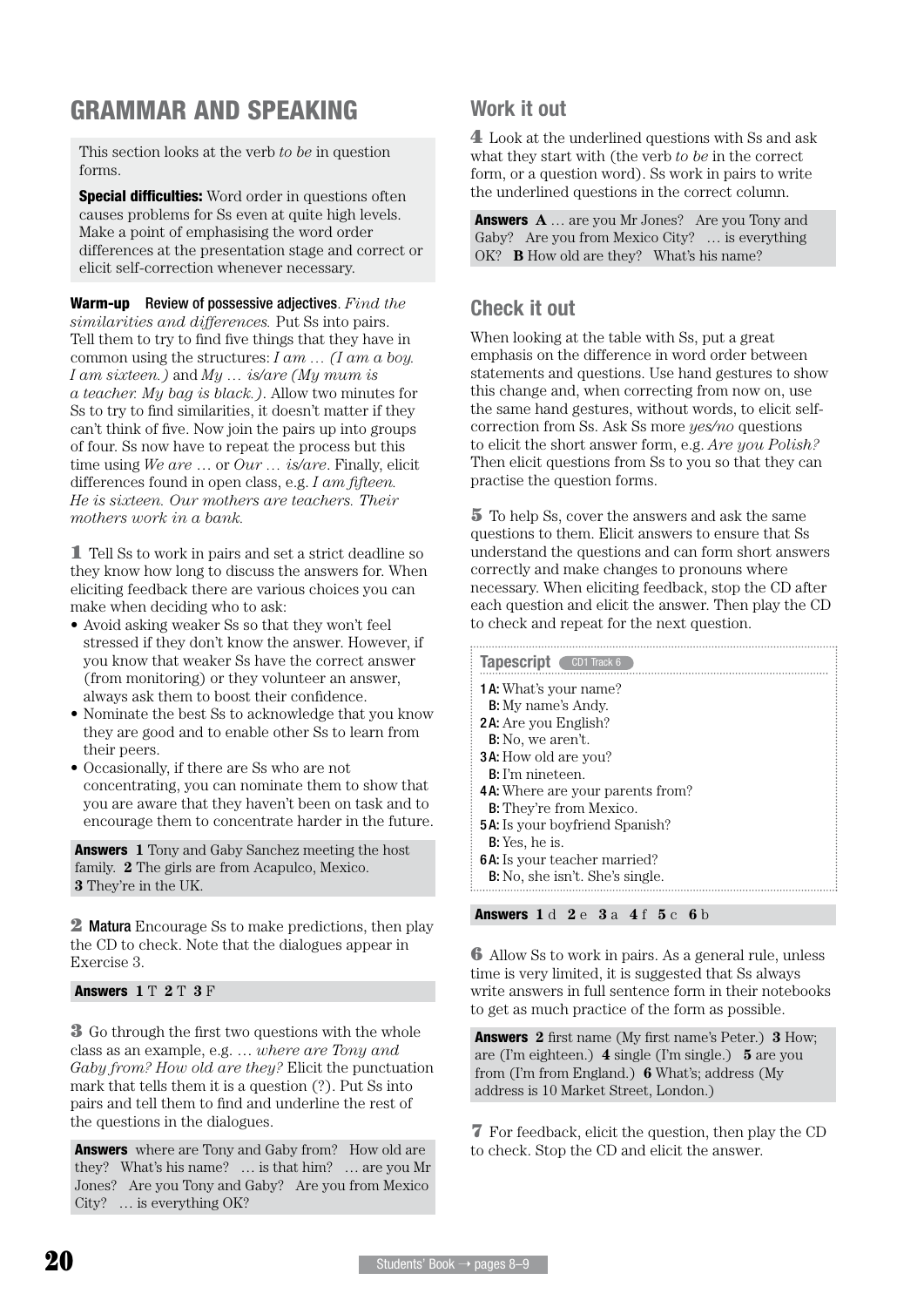

| Tapescript CD1 Track 7                            |  |  |
|---------------------------------------------------|--|--|
| <b>1 A:</b> What's your surname?                  |  |  |
| <b>B:</b> My surname is Cole.                     |  |  |
| <b>2A:</b> What's your first name?                |  |  |
| <b>B:</b> My first name is Peter.                 |  |  |
| <b>3A:</b> How old are you?                       |  |  |
| <b>B</b> : I'm eighteen.                          |  |  |
| <b>4A:</b> Are you married or single?             |  |  |
| <b>B</b> : I'm single.                            |  |  |
| <b>5A:</b> Where are you from?                    |  |  |
| <b>B:</b> I'm from England.                       |  |  |
| <b>6A:</b> What's your address?                   |  |  |
| <b>B:</b> My address is 10 Market Street, London. |  |  |

8 Monitor closely during the activity and, again, carry out the activity in open class after the pairwork. This will give you a clear understanding of where remedial work is necessary.

# VOCABULARY | Countries and

#### nationalities

This section looks at the pronunciation of countries and expands Ss' knowledge of countries and nationalities.

**Special difficulties:** Countries and nationalities are often similar in different languages. This often makes them more difficult for Ss to learn as L1 interferes with L2. Drilling and correction are vital to prevent fossilised errors.

#### Culture notes

**The statue of Christ the Redeemer** is 40 m tall and stands at the top of a 700 m-high mountain overlooking Rio de Janeiro, Brazil. The statue was completed in 1931. Visitors can go as far as the pedestal at the base of the statue by lift or escalator.

**The Trevi Fountain** is located in Trevi square in central Rome, Italy. It was built in 1762 on the orders of Pope Clement XII, and is supplied by water from 20 km away. Many tourists throw coins into the fountain. It is said that if you toss a coin into the fountain, one day you will return to Rome. As much as €3,000 is thrown into the fountain each day. The money is collected and used for charitable purposes.

#### Warm-up Review of verb *to be* questions and short

answers. *Throw the question.* Ss write two questions using the verb *to be* which they could ask to other Ss in the class. One should be an open question and one a *yes/no* question. If possible, arrange Ss in a circle or at least have them sitting so that they are facing as many other Ss as possible. Nominate one student to start. They throw a ball or piece of screwed up paper to a second student, who has to catch the ball and answer the question correctly. They then ask one of their questions to a different student. Continue the activity until all Ss have asked and answered at least one question.

**1** Think Back! Put Ss into groups of three or four and allow two minutes for them to write as many countries as they can. The group with the least reads out their list and then other groups add any different countries that they thought of.

**2** Go through the countries with the whole class and model pronunciation. Ss work in pairs to complete the 'Countries' column in the table. Then play the CD to check.

Answers/Tapescript **1** Barcelona; Spain **2** Paris; France **3** Istanbul; Turkey **4** Tokyo; Japan **5** Berlin; Germany **6** Warsaw; Poland **7** London; England **8** Budapest; Hungary **9** Beijing; China **10** Cairo; Egypt **11** Rome; Italy **12** Moscow; Russia **13** Rio de Janeiro; Brazil

3 Ask Ss for an example of a country which fits each of the four stress patterns. Ss then work in pairs to complete the table. Play the CD to check. When drilling from the CD, emphasise the stressed syllable to reinforce the stress even more.

Answers/Tapescript **o** Spain, France **Oo** Poland, England, Russia, Egypt, Turkey, China **oO** Brazil, Japan **Ooo** Italy, Hungary, Germany

4 Go through the first two words with the whole class. Elicit the pronunciation of the remaining nationalities and correct as necessary. Ss complete the table in pairs. Ask Ss to volunteer their answers. Revise any pronunciation difficulties.

Answers **1** Spanish **2** French **3** Turkish **4** Japanese **5** German **6** Polish **7** English **8** Hungarian **9** Chinese **10** Egyptian **11** Italian **12** Russian **13** Brazilian

5 Once Ss have done the activity in pairs, open it up into a whole class activity so that you can check the pronunciation of countries.

ADDITIONAL PRACTICE: Photocopiable resources. Resource 1: *I'm from Ooo*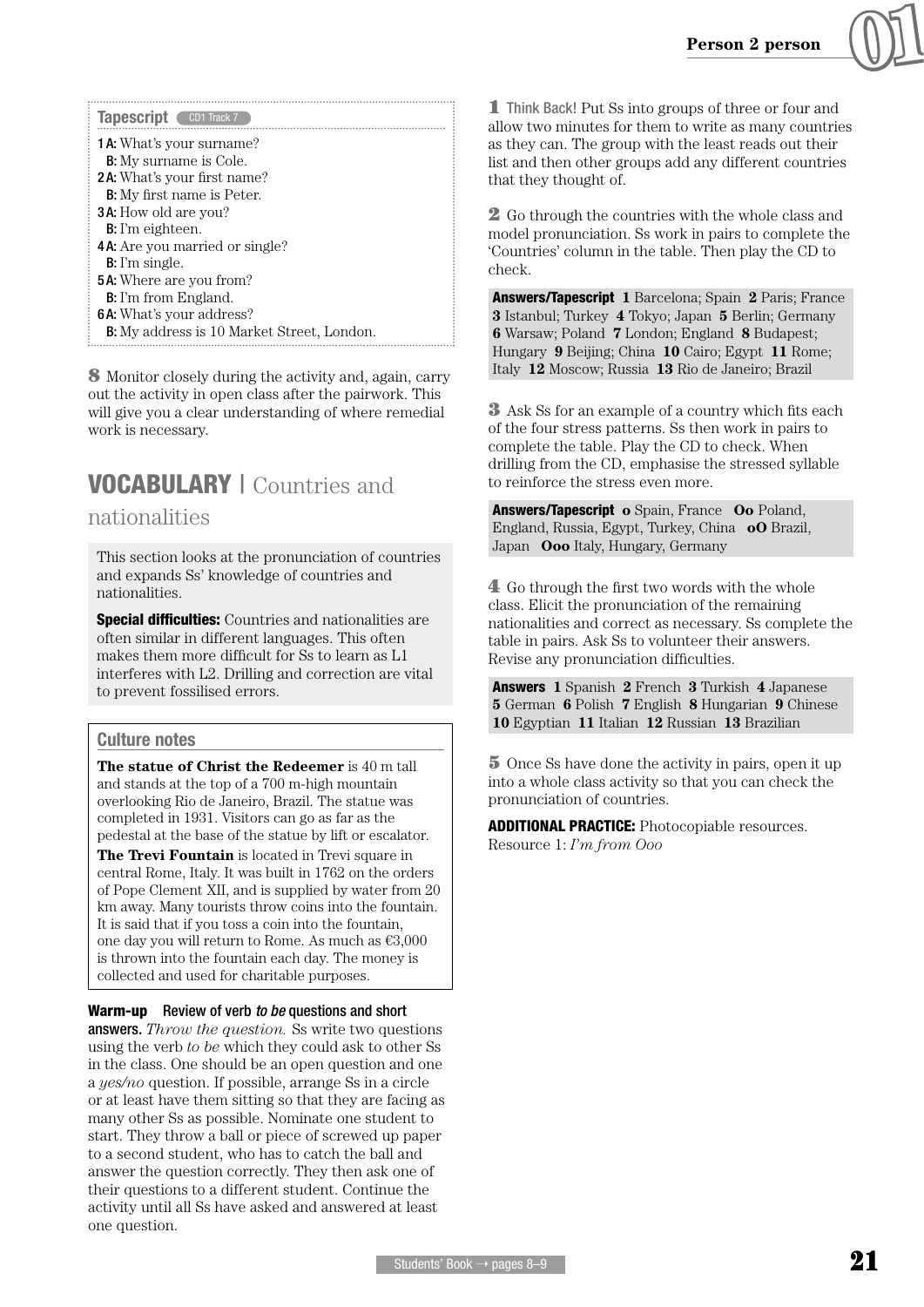## GRAMMAR AND VOCABULARY

This section looks at family relationships and introduces the possessive *'s*.

**Special difficulties:** Ss may get confused that the apostrophe has different functions. Make sure Ss have plenty of opportunity to learn how to understand the meaning from context. The possessive *'s* may be a new concept and Ss may tend to use the same structure as they would use in L1, e.g. *the mother of my father* instead of *my father's mother*. Although this is not grammatically wrong, if Ss do try to use it, it should be pointed out how strange this sounds in English.

Warm-up Review of countries and nationalities. *Tennis*. Put Ss into two groups or, in a large class, into an even number of groups. One group starts by saying a city, the next must return with the country that city is in and the first group must finish the rally by saying the nationality. If there are any errors or hesitations, the point is lost.

1 Pre-teach *male* and *female*. Tell Ss to write these two words as headings in their notebooks with a third heading: *male and female*. They then write the words from the exercise in pairs under the correct heading, e.g. *brother* under *male* and *sister* under *female*, *parents*/*children* under *male and female*. Elicit which word doesn't have a pair (*cousin*). Follow up by drilling all the words in the exercise, concentrating on those which you feel are new or present most difficulties.

Answers/Tapescript aunt – uncle, brother – sister, children – parents, cousin, daughter – son, father/dad – mother/mum, grandchildren – grandparents, grandfather – grandmother, husband – wife, niece – nephew, stepfather – stepmother

2 Draw Ss' attention to the family tree and elicit answers to some questions, e.g*. Is Michael a grandmother?* (no) *How many generations are there*? (three). Read number 1 with the whole class as an example, then look at number 2 and elicit where the name *Peter* should be written (H/J). Ss do the rest in pairs.

Answers **B** Angela **C** Liz **D** John **E** Patrick **G** Billy **H** Peter/Susan **J** Peter/Susan

#### Work it out

3 Write on the board: *One dad: My dad. My dad's name. Two grandparents: My grandparents. My grandparents' names.* Now Ss look at the questions in their books.

Answers singular – before *-s*; plural – after *-s*

#### Check it out

Ask Ss why sometimes we add an apostrophe, and why sometimes we add an apostrophe + *-s*. Explain that it depends on whether the noun is singular or plural, i.e. plural nouns have *-s* inherent in their form, hence the apostrophe after *-s*. Then ask Ss why it isn't *childrens*' *(children* is already plural so doesn't need an *-s* to make it plural).

4 Make sure Ss understand that there is one missing apostrophe in each sentence.

Answers **1** brother's **2** Peter's **3** friends' **4** father's **5** children's

#### Mind the trap!

Tell Ss that they should know if *'s* refers to *is* or a possessive from the context. Put more examples on the board and ask Ss to say what *'s* refers to in each case, e.g. *John's from England. John's cousin's from Germany. John's mother's a teacher.*

5 Go through the example with Ss. Write on the board: *Patrick is Billy's father.* Tell Ss to identify all the possessives before working out whether the sentences are correct or not. Elicit the answers and then tell Ss to find out which sentences are wrong and correct them. Make sure that Ss get practice in forming negative sentences by writing out corrections in full.

Answers **Possessive** '*s* **2** Billy's **3** Patrick's **4** Billy's; grandfather's **5** Angela's; children's **6** Peter's **Corrected sentences 1** Patrick's Billy's uncle. **2** John's Billy's father/dad. **3** Susan's Patrick's daughter. **5** Angela's children's names are Patrick and Liz. **6** Liz's Peter's aunt.

6 Ss work individually to draw their family trees, then write sentences about them. Remind them to use possessive *'s*. Ask Ss to volunteer some of their sentences, and write them on the board as examples.

7 Follow up this activity by putting Ss in pairs and telling them to compare their family trees. Ss ask follow-up questions wherever possible.

ADDITIONAL PRACTICE: Photocopiable resources. Resource 2: *Family tree*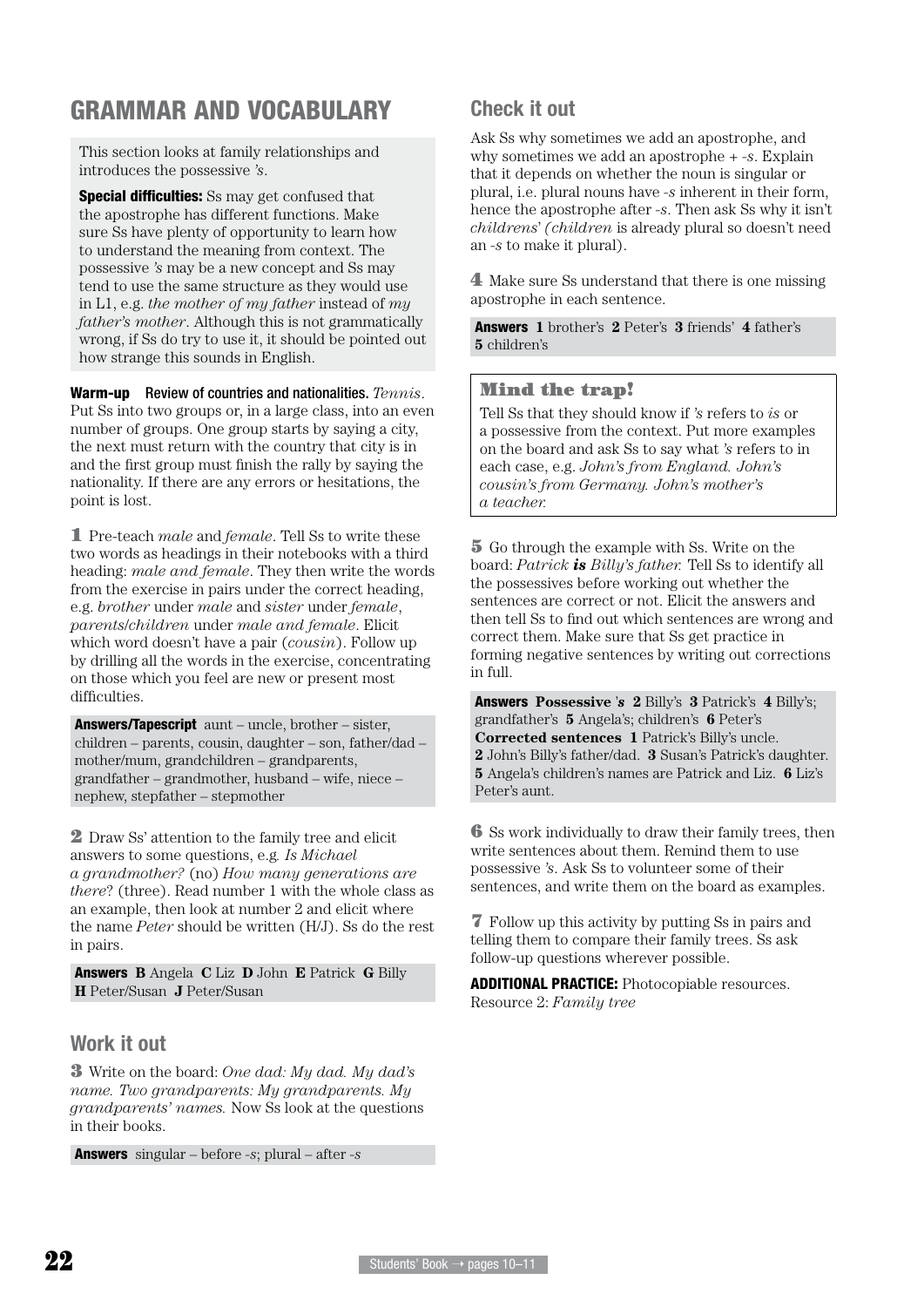

## SPEAKING AND LISTENING

This section focuses on understanding and being able to say telephone numbers and to carry out simple phone conversations in English.

**Special difficulties:** The specific way of saying phone numbers in English may cause more problems than the actual numbers themselves as Ss may use English numbers but say them in the same way as they would say a phone number in L1. Drill and correct wherever necessary.

Warm-up Review of family members. *Anagram race*. Ss close their books and write on a piece of scrap paper. Dictate family members but as anagrams and Ss, working alone, write down the letters as you dictate them, e.g. ioucsn *(cousin)*, tgaurdhe *(daughter)*, peenhw *(nephew)*, ceine *(niece)*. As soon as Ss think they know the word, they put their hand up. Make sure that Ss can't refer back to their notes for this activity or it will be too easy.

**1** Read through the advertisements with the whole class. Elicit how the phone numbers might be said. Then play the CD to check.

| Tapescript CD1 Track 11 |                                                |  |
|-------------------------|------------------------------------------------|--|
|                         | oh nine five, double four five, two three nine |  |

#### **Answer** Chinese food

2 Have Ss read the three options aloud, and ask them which they think sounds more natural. Play the CD again to check. Point out that in English, the number 0 is often said as *oh*, and sometimes as *zero*.

#### Answer **2**

3 Drill all numbers carefully after going through the answers.

Answers/Tapescript **1** 421 94 40 **2** 01 676 849 **3** 00 44 987 332 **4** 00 13 551 165

#### Matura Speak out

4 Allow Ss time to read through all the phrases before the listening.

| Tapescript CD1 Track 13                                                                                                                                                            |  |
|------------------------------------------------------------------------------------------------------------------------------------------------------------------------------------|--|
| <b>1A:</b> Good afternoon. Bike World.<br><b>B:</b> Hello, is Julie Black there, please?<br><b>A:</b> Just a minute, please. Julie! Telephone!                                     |  |
| <b>2A:</b> Hi Sue, how are you?<br><b>B:</b> Great, thanks. And you?                                                                                                               |  |
| 3A: Hello. Four four two, seven six three four.<br><b>B:</b> Hi, this is Andy. Is that Jane?<br>A: Sorry?<br><b>B:</b> Hi, this is Andy. Is that Jane?<br>A: Hi Andy. How are you? |  |

Answers **Saying hello** Good afternoon. Hello, is Julie Black there, please? Hello. 442 7634. Hi. This is Andy. Is that Jane? **Greetings** Hi Sue, how are you? Great, thanks. And you? **Other expressions** Just a minute, please. Sorry?

5 Elicit ideas before listening to check. Some ideas may be correct even if they are not exactly what is on the tapescript, e.g. *Good morning/afternoon*. That could be clarified after the listening, but eliciting beforehand prepares Ss better for the actual task.

Answers **1** afternoon **2** there **3** Just **4** how are **5** thanks **6** this is **7** Sorry? **8** Hi

6 Ss practise the dialogues in Exercise 5 in pairs. Monitor and help the weaker pairs where necessary. Choose a few of these weaker pairs to act out the dialogues in front of the whole class in order to boost their confidence.

7 Tell Ss that more than one answer is possible. Ss complete in pairs and then act out. Monitor and correct where necessary.

Answers **1B** Great/Fine/Not bad, thanks. And you? **2** Hi. This is Andy. Is that Jane? / Hello, is Julie Black there, please? **3** Hello, is Julie Black there, please? **4** Bye./Bye bye./Goodbye. / See you soon/later/ tomorrow/on Friday/at 7.

8 Use the cartoon to lead on to a discussion of telephone behaviour in the Ss' families. Put Ss into groups of four and dictate questions for them to discuss. Allow about a minute for each and elicit ideas in open class before asking the next question, e.g. *Who answers the phone in your family? Do you ever pretend that you are out when someone phones? Why? Do you ever have to talk to someone on the phone who you would prefer not to talk to?*

#### Answer **b**

**Optional activity:** Finish up the lesson by getting Ss to script a complete telephone conversation in pairs and then nominate Ss to act out their conversations in open class.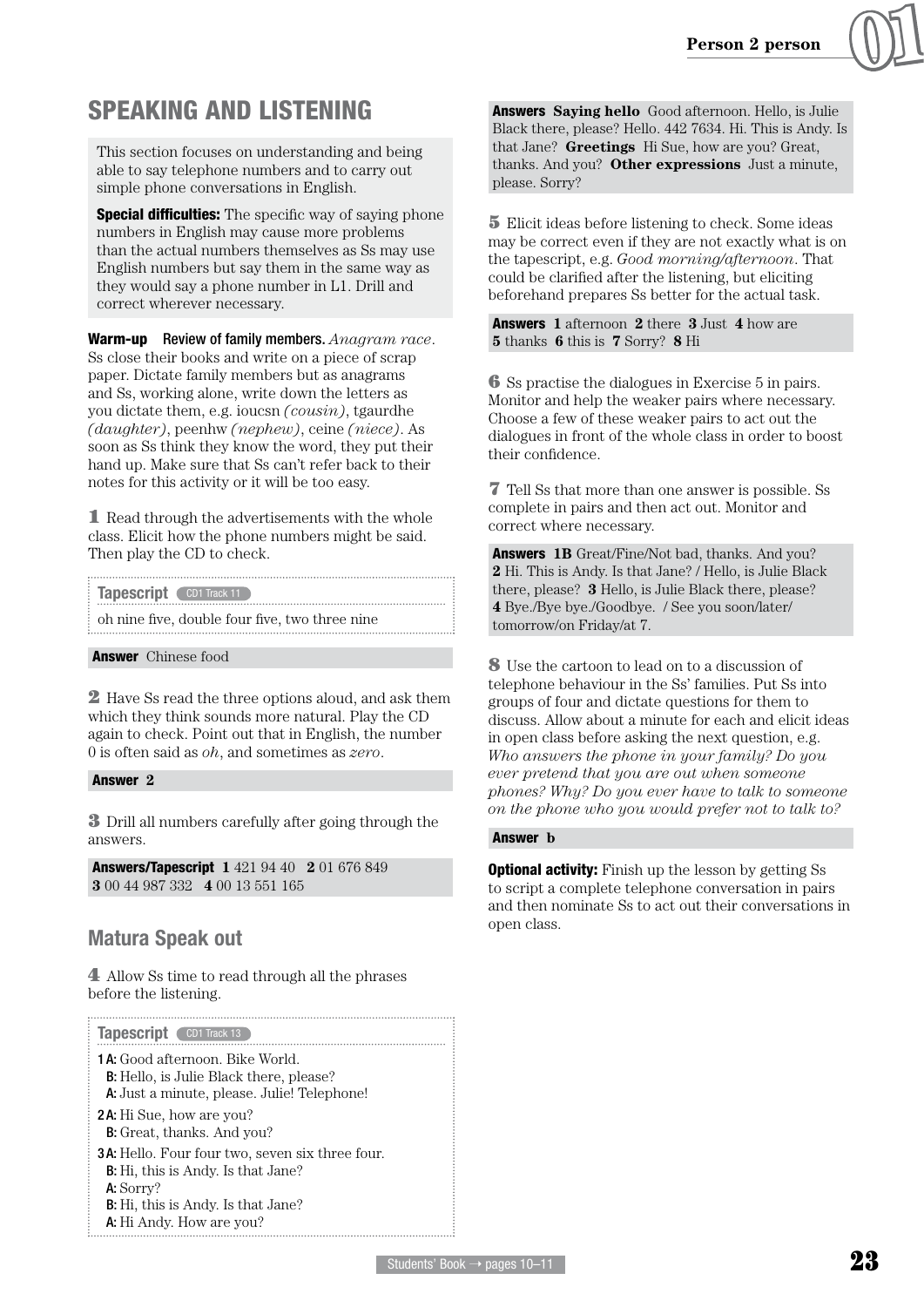## READING AND SPEAKING

This section revises the grammar and vocabulary of the unit. It also introduces prepositional phrases.

Special difficulties: Differences in prepositional coverage between L1 and L2 can cause problems as Ss naturally 'translate' from their own language. These errors can easily become fossilised and even advanced Ss in some countries sometimes say *on*  instead of *in the photo*. It is important to correct effectively and try to avoid fossilised errors.

Warm-up Review of phone numbers. *Whose is it?* All Ss write down a telephone number on two pieces of paper (the same number on each). They keep one copy and you collect the other. Re-distribute the numbers and make sure no one has their own. Ss have to find out whose number they have by mingling and asking: *Is your number ...?* The other student either answers: *Yes, it is.* or says: *No, my number is …* As the game goes on, Ss may remember numbers and be able to say: *No, that's …'s number.*

1 Look at the photos with Ss and elicit what they can see. Then draw Ss' attention to the words in the boxes. Go over any unfamiliar vocabulary as necessary. Encourage Ss to describe the photos in as much detail as possible.

**Possible answers** The little boy is in the garden. The family are at a barbecue. The friends are in a café.

2 Read through the blog entries with students and answer any queries they may have about vocabulary. Ss then match the blog entries to the photos. Tell Ss to give reasons for their answers by referring to people and things in the photos, e.g. *a barbecue, two young men.*

**Answers Entry**  $6 = A$  **<b>Entry 7** = B

3 Elicit the answers and get Ss to point to who each person is in the photos. You may want to extend the activity by asking Ss to identify the other people in the photos who are not named in this exercise.

Answers **1** A **2** B **3** A **4** B **5** A **6** A

4 Matura When Ss have completed the exercise, ask them to correct the wrong sentences, either in their notebooks or orally.

Answers **1** F (Mary is Ben's girlfriend.) **2** T **3** F (Walt's Amelia's son./Walt's Alice's nephew.) **4** T **5** T **6** T

5 Tell Ss to scan the blog entries for the phrases and to complete the answers. Elicit that these small words are called *prepositions*. Explain that prepositional phrases can be tricky to get right and encourage Ss to learn them by heart. Encourage students to start a 'preposition page' in their vocabulary notebooks, which they can add to as they come across more prepositional phrases in later units.

In more able classes, ask Ss to use the phrases 1–10 in sentences of their own.

Answers **1** on **2** on **3** on **4** on **5** in **6** in **7** in **8** in **9** in **10** to

6 Ss again scan the blog entries for the correct answers. Point out that the plural forms of these words are irregular. Ask Ss where they would place the *'s* in order to form the possessive form of these words (*men's*, *women's*, *people's*).

#### Answers **1** men **2** women **3** people

7 As an alternative, Ss could cover the sentence endings and try to complete the sentence stems from what they can see and have read. This could lead to a wider variety of ideas and more practice of the expressions in Exercise 5, e.g. *In photo B, I'm with … my cousins/some friends/five people. I'm not in … photo A/the garden/France.* Elicit ideas and then allow Ss to uncover the endings and do the exercise.

#### Answers **1** b **2** f **3** e **4** g **5** d **6** a **7** c

8 Tell Ss to work in pairs. Encourage them to use all the phrases from Exercise 7 and to make sentences that are as factually accurate as possible. Offer support as necessary. Nominate strong pairs, or weaker pairs who are performing well, to repeat their sentences to the class, in order to boost confidence.

9 To increase the realism of the task, get Ss to draw very basic outlines of the family members they are going to talk about (simple matchstick men and women will suffice) on a piece of paper which is roughly the same size as a photograph. They can then use this as if it were a real photograph, pointing to different people in the picture and saying: *This is my mother*. Their partner then asks as many questions as possible to find out about one person in their partner's family in open class.

ADDITIONAL PRACTICE: Photocopiable resources. Resource 3: *Find out!*